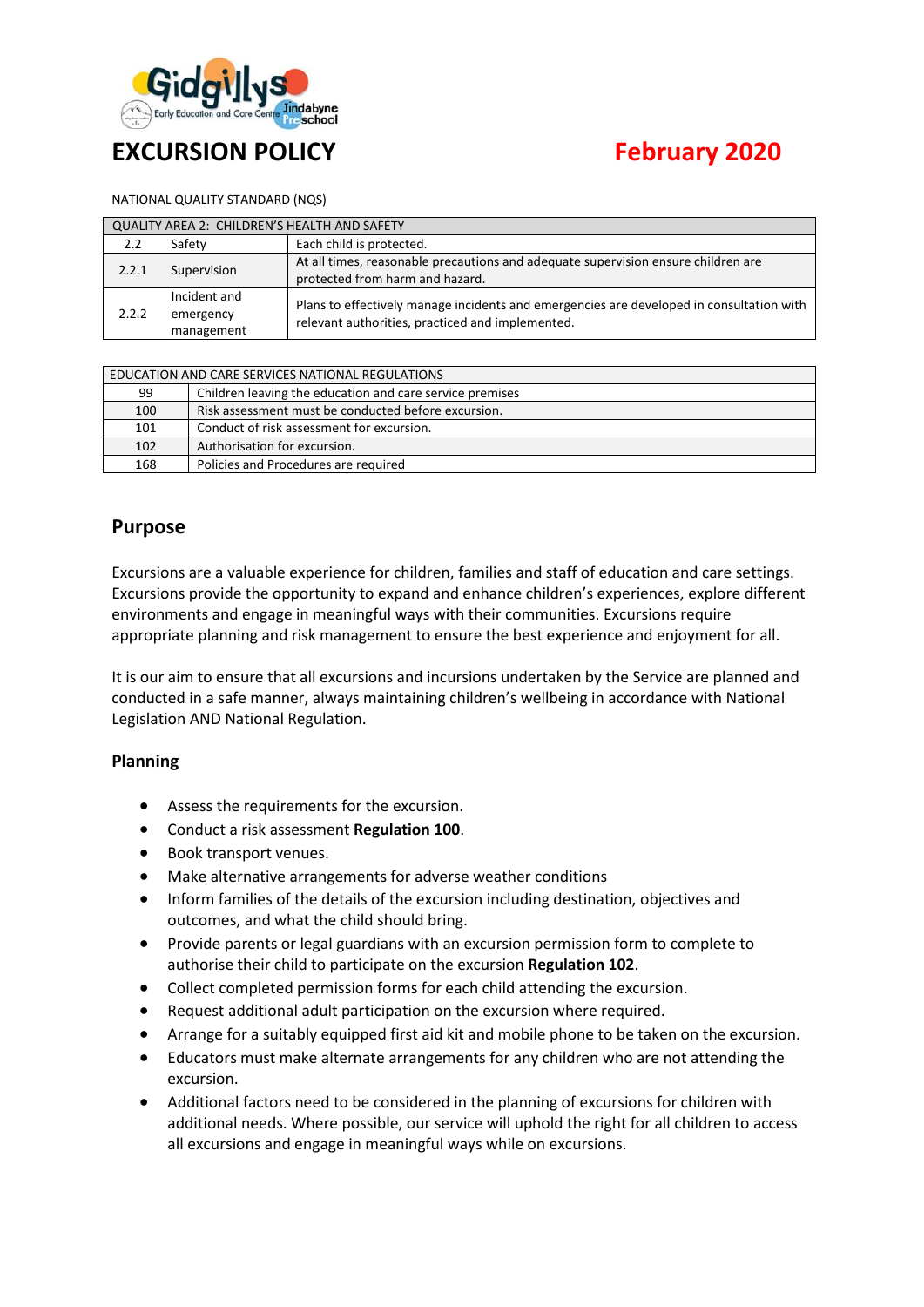

#### **Risk Assessment by Nominated Supervisor**

- Ensure a risk assessment is conducted prior to any excursion to identify and assess the risk the excursion may pose to the safety, health and wellbeing of any child whilst on the excursion, and will specify how the service will manage any risks identified.
- Appoint a responsible person to be in charge of the excursion. This person will be in charge of keeping track of children, educators, volunteers and guiding people where to go and what to do. They will carry the attendance list of all children and others attending, the emergency contact lists for everyone attending and do regular head counts.

The risk assessment conducted will consider:

- o destination and duration of the excursion; potential water hazards or any hazard associated with water based activities
- o transport to and from destination
- o number of educators, responsible persons, and children involved
- o proposed activities
- $\circ$  items to be taken on the excursion eg: mobile phone, emergency contact numbers.

NB: If the excursion is a regular occurrence a risk assessment will only be carried out once, provided the circumstances around the excursion have not changed in any way since the initial risk assessment was conducted.

#### **Authorisations**

- For all excursions parents or legal guardians will be given an excursion permission form with full details of the excursion including **(National Regulation 102)**:
	- o date, description, duration and destination of proposed excursion;
	- o method of transport to be used;
	- $\circ$  reason for the excursion, and proposed activities to be conducted on the excursion;
	- $\circ$  the anticipated adult: child ratio outlining number of educators and staff and other adults attending;
	- o a statement that a risk assessment has been prepared and is available at the service for parents to view.
- If the excursion is a regular outing, authorisation is required once in a 12 month period **(National Regulation 102(5))**. All parents or legal guardians will be asked to sign permission forms for regular excursions on enrolment and at the beginning of each subsequent year.
- No child will be taken on an excursion unless written permission from parents or legal guardian has been received.

#### **Families and Volunteers**

• Families will be encouraged to participate in excursions to assist in maintaining suitable child/staff ratios. If the parent needs to bring their child's sibling because they cannot find suitable care, the siblings must be included in ratios.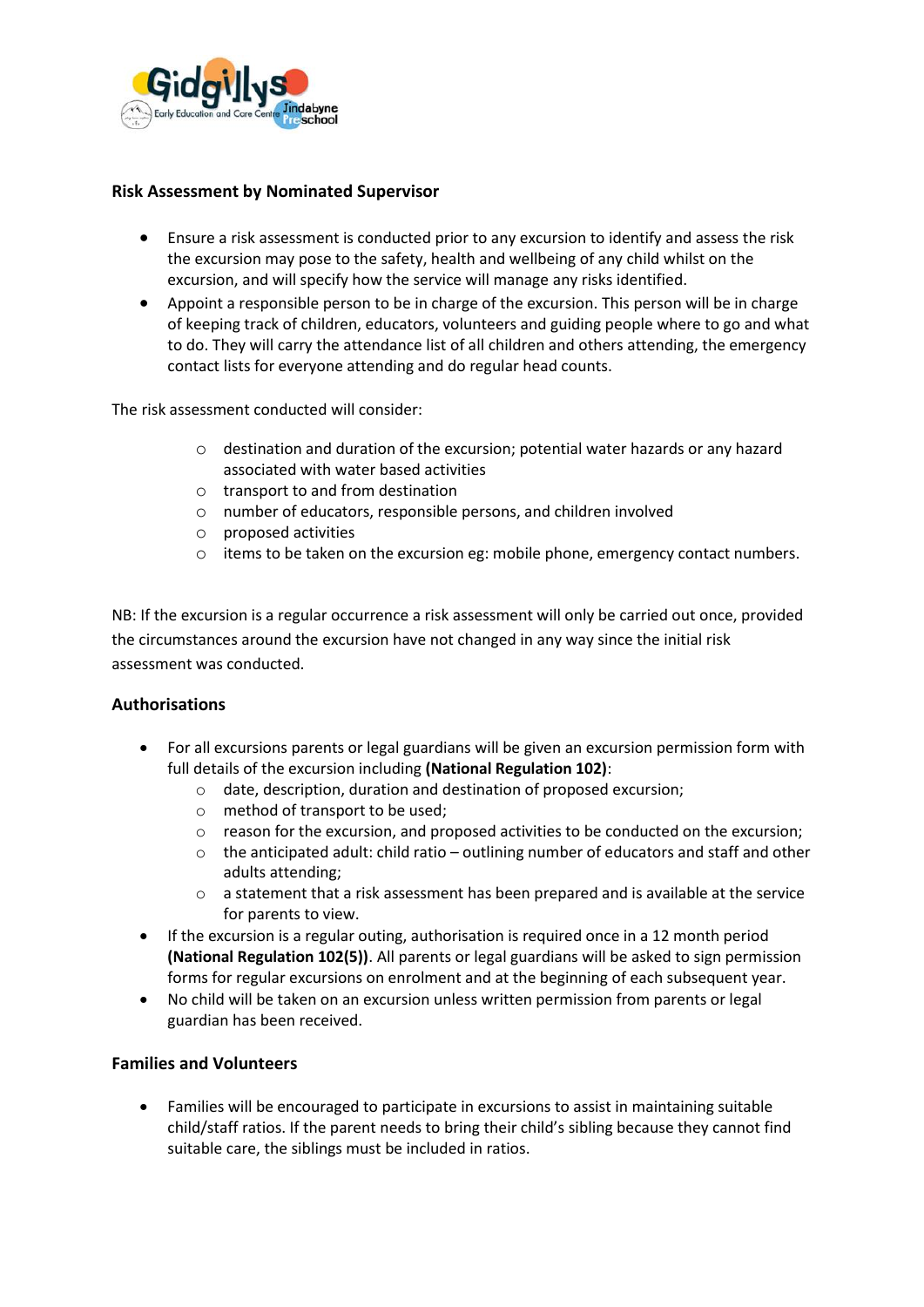

- If additional adults are required volunteers will be invited. Volunteers will be mature, responsible people who are aware of the hazards and responsibilities of taking a group of children out of the service.
- Family members/volunteers will not to be left in sole charge of children and must be supervised by an educator at all times.
- All volunteers/family members' details will be entered into the appropriate staff record for that day.

#### **Travel Arrangements**

- Travel arrangements are made on the basis of individual excursion requirements. Every reasonable precaution will be taken to protect children from harm and any hazard likely to cause injury.
- Walking Educators will ensure children obey road rules and cross roads at a crossing or lights where available. Educators will remain vigilant to ensure no child runs ahead or lags behind the group.
- 1. Children up to the age of six months must be secured in an approved rearward facing restraint
- 2. Children aged from six months old but under four years old must be secured in either a rear or forward facing approved child restraint with an inbuilt harness
- 3. Children under four years old cannot travel in the front seat of a vehicle with two or more rows
- 4. Children aged from four years old but under seven years old must be secured in a forward facing approved child restraint with an inbuilt harness or an approved booster seat
- 5. Children aged from four years old but under seven years old cannot travel in the front seat of a vehicle with two or more rows, unless all other back seats are occupied by children younger than seven years in an approved child restraint or booster seat
- 6. Children in booster seats must be restrained by a suitable lap and sash type approved seatbelt that is properly adjusted and fastened, or by a suitable approved child safety harness that is properly adjusted and fastened.

#### **Supervision**

- Supervision on excursions will ensure the safety and wellbeing of all children for the duration of the excursion, taking into account ratios and all risks and hazards likely to be encountered.
- The venue will be assessed as safe for all children and adults on the excursion and will be easily supervised and accessible.

#### **Ratios**

• According to the NSW Department of Education and Training, minimum ratio requirements (National Regulation 123 and National Regulation 271) must be maintained while on excursions as you would in a centre-based service.

"While on excursion, the minimum educator to child ratios as prescribed in Regulation 123 must be maintained both at the service premises and the place where the excursion is being conducted. One of the primary objectives of the National Law and Regulations is to ensure the safety, health and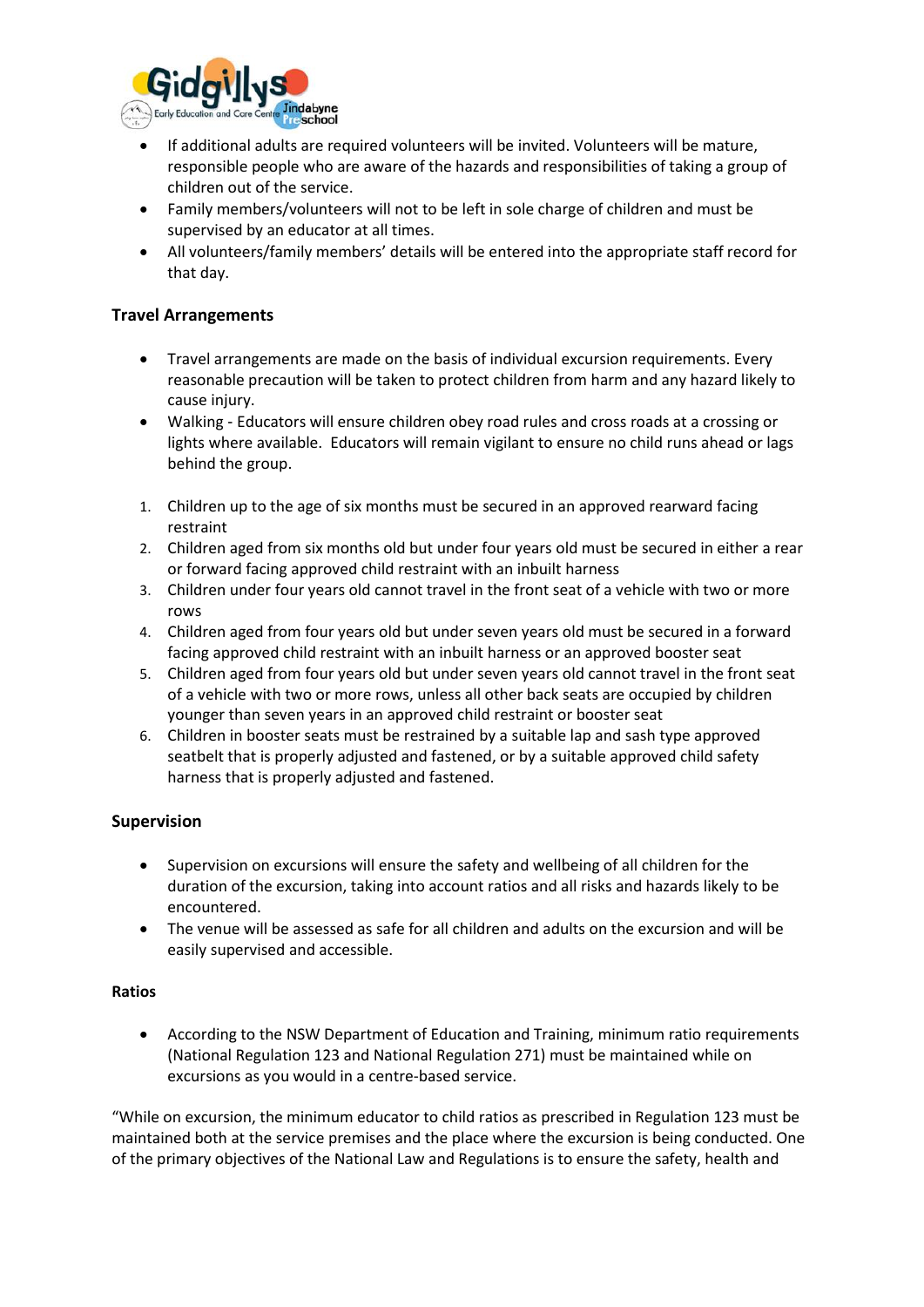

wellbeing of children. The minimum educator ratios are designed as a basic safety net to help meet this objective"

"Through the completion of a risk assessment, approved providers should be able to come to a determination of whether the minimum ratios are sufficient in providing adequate supervision while attending an excursion. Examples of factors that could be considered in the risk assessment may include staffing arrangements when a child falls ill/suffers injury and needs to be taken away from the venue by an educator, or if an educator is driving from the service to the excursion venue and cannot meet the adequate supervision requirement during that time."

#### **Water Hazards**

• Where there are significant water hazards (such as rivers, lakes or beaches), risk management strategies will be identified and implemented such as high adult to child ratios

#### **Conducting the Excursion**

- All educators, volunteers and children attending will be informed of excursion timetable/ itinerary, special requirements, safety procedures, grouping of children and responsibilities.
- A list of children on the excursion will be left at the service and a copy carried by the delegated Responsible Person/Nominated Supervisor.
- Before leaving on the excursion, the responsible person left in charge will be aware of the following:
	- o itinerary and timetable
	- o mobile contact phone number.
- Items to be taken on excursions include:
	- o a suitable stocked first-aid kit
	- o a mobile phone
- Children's emergency contact numbers
- Children's medication, if required
- Other items as required e.g. sunscreen, drinking cups, jackets etc.

#### **Responsibilities of the Approved Provider**

- Ensuring that a child does not leave the service premises on an excursion unless prior written authorisation has been provided by the parent/guardian or person named in the child's enrolment record, and that the authorisation includes all details required under **Regulation 102(4).**
- Ensuring that educator-to-child ratios are maintained at all times, including during excursions.
- Ensuring that parents/guardians, volunteers, students and all adults participating in an excursion are adequately supervised at all times and are not left with sole supervision of individual children or groups of children.
- Ensuring the risk assessment identifies and assesses the risks, specifies how these will be managed and/or minimised, and includes all details required by **Regulation 101**.

# **Responsibilities of the Nominated Supervisor**

• Implementing Approved Provider responsibilities as delegate.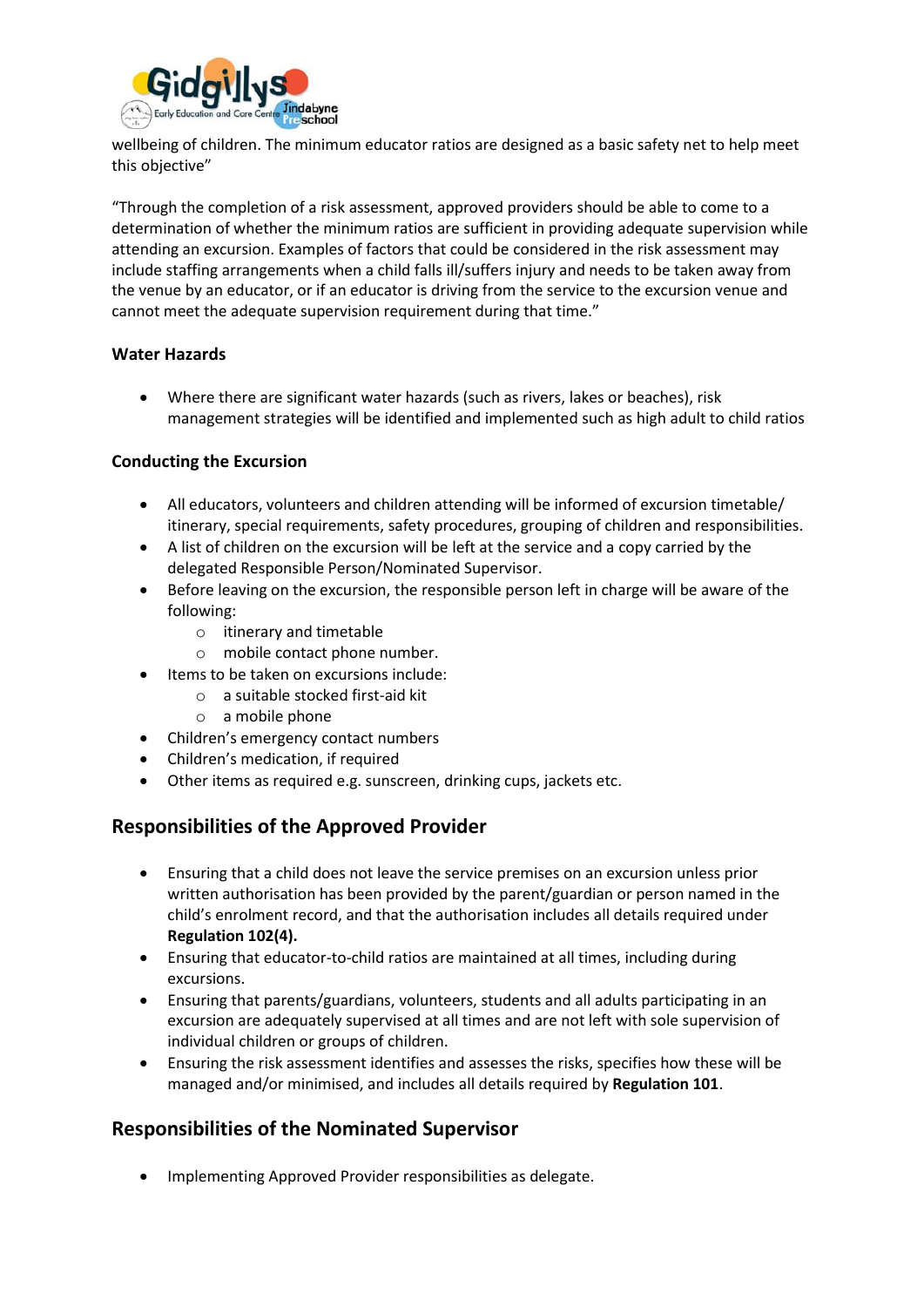

- Ensuring that each child's personal medication and current medical management plan is taken on excursions and other off-site activities.
- Ensuring that a portable first aid kit (including required medication for dealing with medical conditions) is taken on excursions and other off-site activities.
- Ensuring a mobile phone, the emergency contact details for each child and the contact details of their medical practitioner are taken on excursions for notification in the event of an incident, injury, trauma or illness.

# **Responsibilities of the Educators**

- Adhering to this policy.
- Checking that a parent/guardian or person named in the child's enrolment record has completed, signed and dated the excursion/service event authorisation form prior to the excursion.
- Allowing a child to participate in an excursion or service event only with the written authorisation of a parent/ guardian or person named in the child's enrolment record.
- Maintaining the required educator-to-child ratios at all times, and adequately supervising children during excursions and service events.
- Adequately supervising parents/guardians, volunteers, students and all adults participating in an excursion, and ensuring that they are not left with sole supervision of individual children or groups of children.
- Undertaking a risk assessment for an excursion prior to obtaining written authorisation from parents/guardians.
- Ensuring the risk assessment identifies and assesses the risks, specifies how they will be managed and/or minimised, and includes all details required by **Regulation 101.**
- Including all children in excursions and service events regardless of their abilities, additional needs or medical conditions.
- Taking each child's personal medication and current medical management plan on excursions and other off-site activities.
- Taking a portable first aid kit (including required medication for dealing with medical conditions) on excursions and other off-site activities.

# **Responsibilities of the Families**

- Families will be encouraged to participate in excursions to assist in maintaining suitable child/staff ratios. If the parent needs to bring their child's sibling because they cannot find suitable care, the siblings must be included in ratios.
- If additional adults are required volunteers will be invited. Volunteers will be mature, responsible people who are aware of the hazards and responsibilities of taking a group of children out of the service.
- Family members/volunteers will not to be left in sole charge of children and must be supervised by an educator at all times.
- All volunteers/family members' details will be entered into the appropriate staff record for that day.
- Completing, signing and dating excursion/service event authorisation forms.
- Providing written authorisation for their child to leave the service premises on routine outings.
- Reading the details of the excursion or service event provided by the service and asking for additional information if required.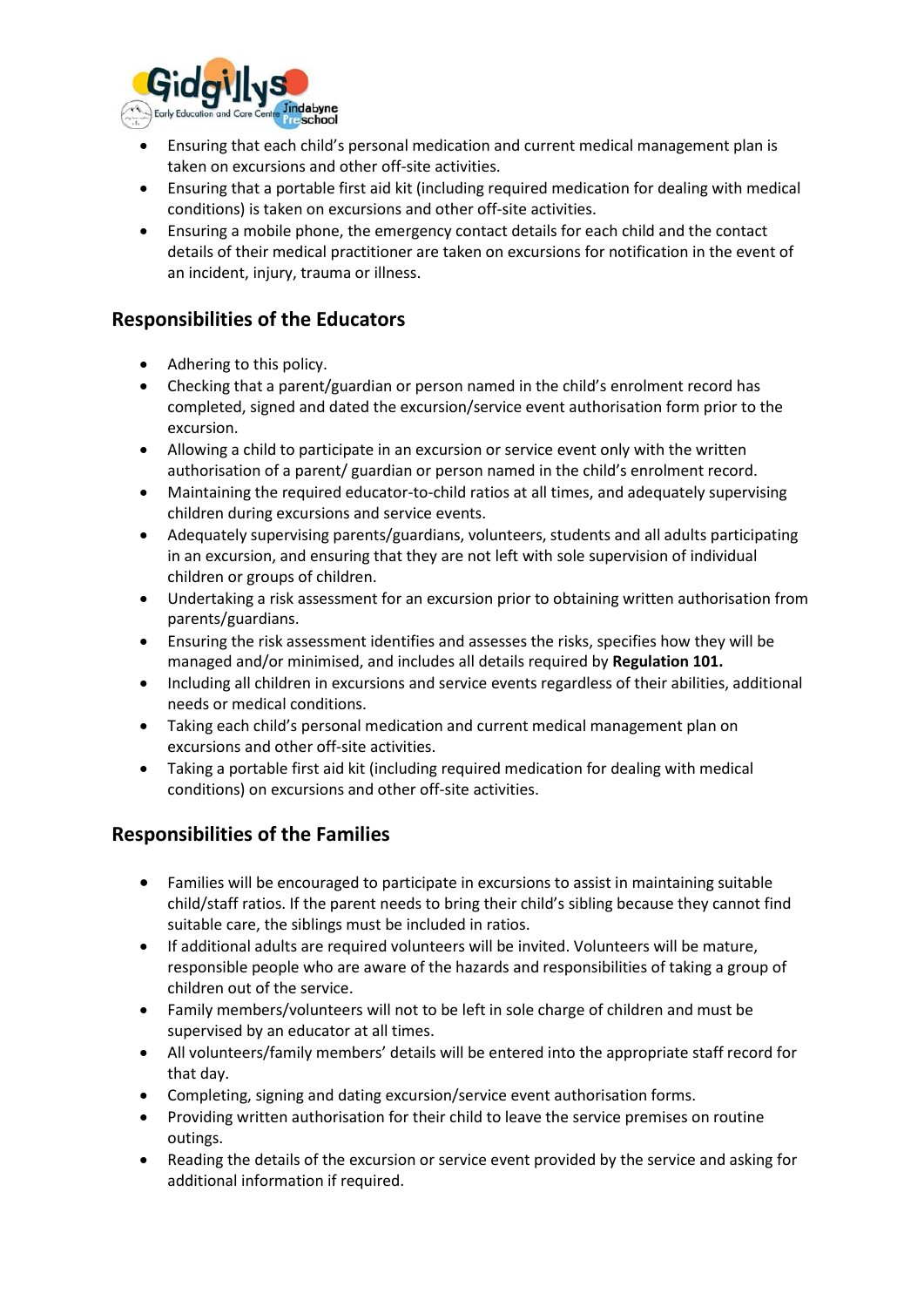

Understanding that, if they participate in an excursion or service event as a volunteer, they will be under the immediate supervision of the Responsible Person at all times.

#### **Related Statutory Obligations & Considerations**

#### **Australian Children's Education and Care Quality Authority (ACECQA)**

http://www.acecqa.gov.au/

#### **Department of Education**

http://www.dec.nsw.gov.au/what-we-offer/regulation-and-accreditation/early-childhoodeducation-care

#### **Early Years Learning Framework (EYLF)**

http://files.acecqa.gov.au/files/National-Quality-Framework-Resources-Kit/belonging\_being\_and\_becoming\_the\_early\_years\_learning\_framework\_for\_australia.pd f

#### **Education and Care Services National Regulations 2011**

http://www.legislation.nsw.gov.au/#/view/regulation/2011/653 **Kids and Traffic**  http://www.kidsandtraffic.mq.edu.au/ **National Quality Framework (NQF)**  http://acecqa.gov.au/national-quality-framework/ **NSW Government Transport for NSW**  http://roadsafety.transport.nsw.gov.au/stayingsafe/children/childcarseats/index.html **Work Health and Safety (WHS) Act 2011**

**Work Health and Safety (WHS) Regulation 2011**

# **Related Telephone Numbers**

- Early Childhood Directorate 1800 619 113
- Department of Health 1800 020 103
- Emergency Services 000
- Roads and Maritime Services 13 22 13

# **Amendment History**

| Date                     | Amendment                     | <b>Notes of Amendment</b>        |
|--------------------------|-------------------------------|----------------------------------|
| 8 <sup>th</sup> Nov 2018 | <b>Policy created</b>         |                                  |
| 8 <sup>th</sup> Feb 2019 | Reviewed                      |                                  |
| $1st$ Feb 2020           | <b>Reviewed &amp; Amended</b> | - Additional Points added        |
|                          |                               | - Irrelevant information deleted |
|                          |                               | - Grammar errors fixed           |
|                          |                               | - Formatting                     |
|                          |                               | - NQS & Regulations Added        |

This policy will be updated to ensure compliance with all relevant legal requirements every year. Appropriate consultation of all stakeholders (including staff and families) will be conducted on a timely basis. In accordance with Regulation 172 of the *Education and Care Services National Regulation*, families of children enrolled will be notified at least 14 days and their input considered prior to any amendment of policies and procedures that have any impact on their children or family.